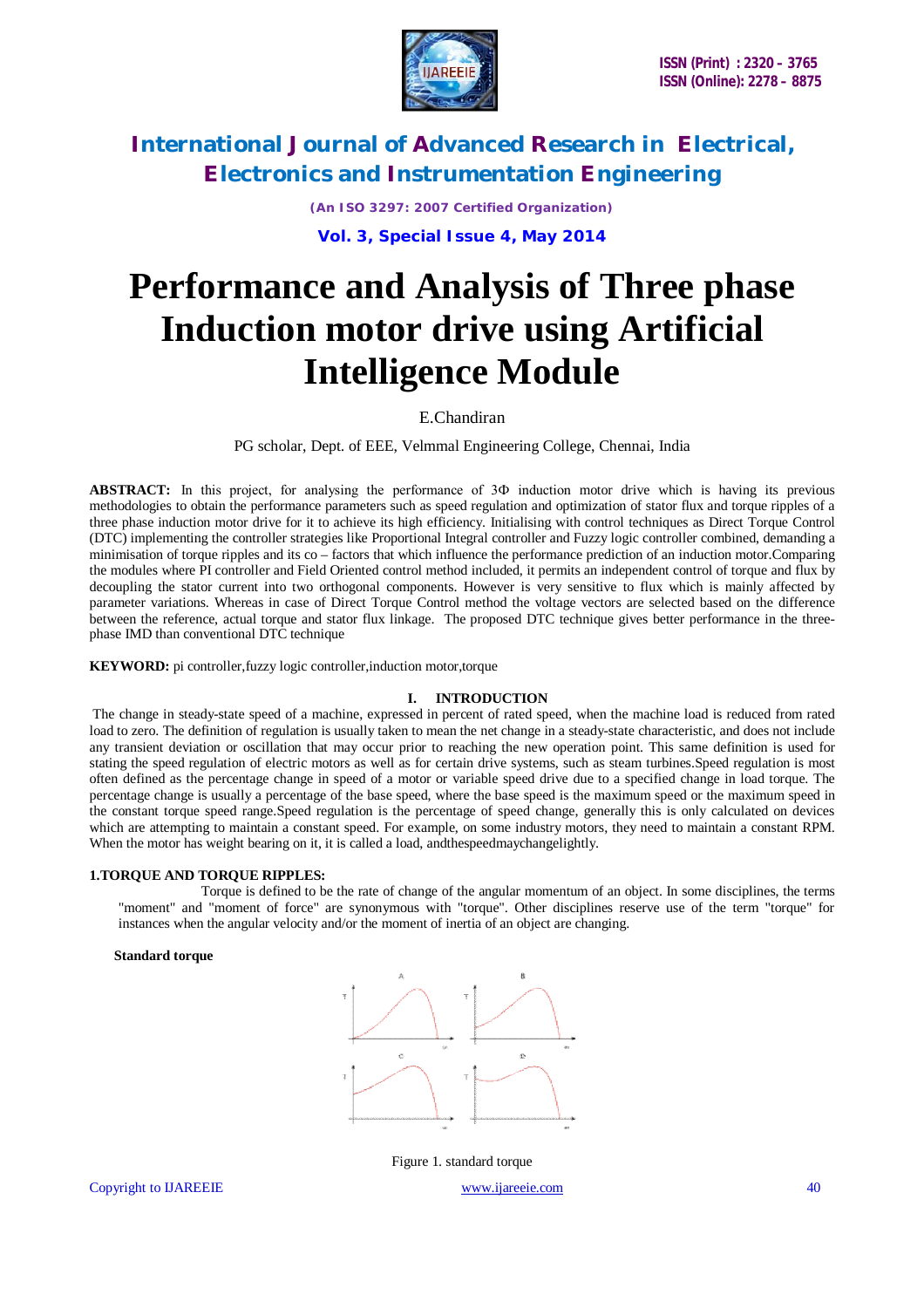

*(An ISO 3297: 2007 Certified Organization)*

### **Vol. 3, Special Issue 4, May 2014**

Speed-torque curves for four induction motor types: A) Single-phase, B) Poly phase cage, C) Poly phase cage deep bar, D) Poly phase double cage

The typical speed-torque relationship of a standard poly phase induction motor is as shown in the curve at right. Suitable for most low performance loads such as centrifugal pumps and fans, motors are constrained by the following typical torque ranges

- Breakdown torque, 175-300 percent of rated torque
- Locked-rotor torque, 75-275 percent of rated torque
- Pull-up torque, 65-190 percent of rated torque.

#### **2.EFFICIENCY OF AN MOTOR**

It is generally termed as the ratio of the output power to the input power which is given as a fundamental equation

$$
\% \eta = op / ip * 100
$$

#### **PI CONTROLLER:**

Similar Like the P-Only controller, the Proportional-Integral (PI) algorithm computes and transmits a controller output (CO) signal every sample time, T, to the final control element (e.g., valve, variable speed pump). The computed CO from the PI algorithm is influenced by the controller tuning parameters and the controller error, e(t).PI controllers have two tuning parameters to adjust. While this makes them more challenging to tune than a P-Only controller, they are not as complex as the three parameter PID controller. Integral action enables PI controllers to eliminate offset, a major weakness of a P-only controller. Thus, PI controllers provide a balance of complexity and capability that makes them by far the most widely used algorithm in process control applications.The main limitation in using a proportional controller to regulate experimental ozone concentrations is that proportional controllers generate zero output when the actual concentration equals the target concentration. Adding an integral controller to a proportional controller can potentially increase the precision in regulating experimental ozone concentration because the controller generates a constant output when the actual and target ozone concentration are equal. The realized precision of a proportional-plusintegral (PI) controller in regulating an ozone treatment in a large open-top chamber was assessed by analyzing hourly ratios of the ozone concentration inside a chamber and of the ambient bulk air



Figure 2.block diagram of PI Control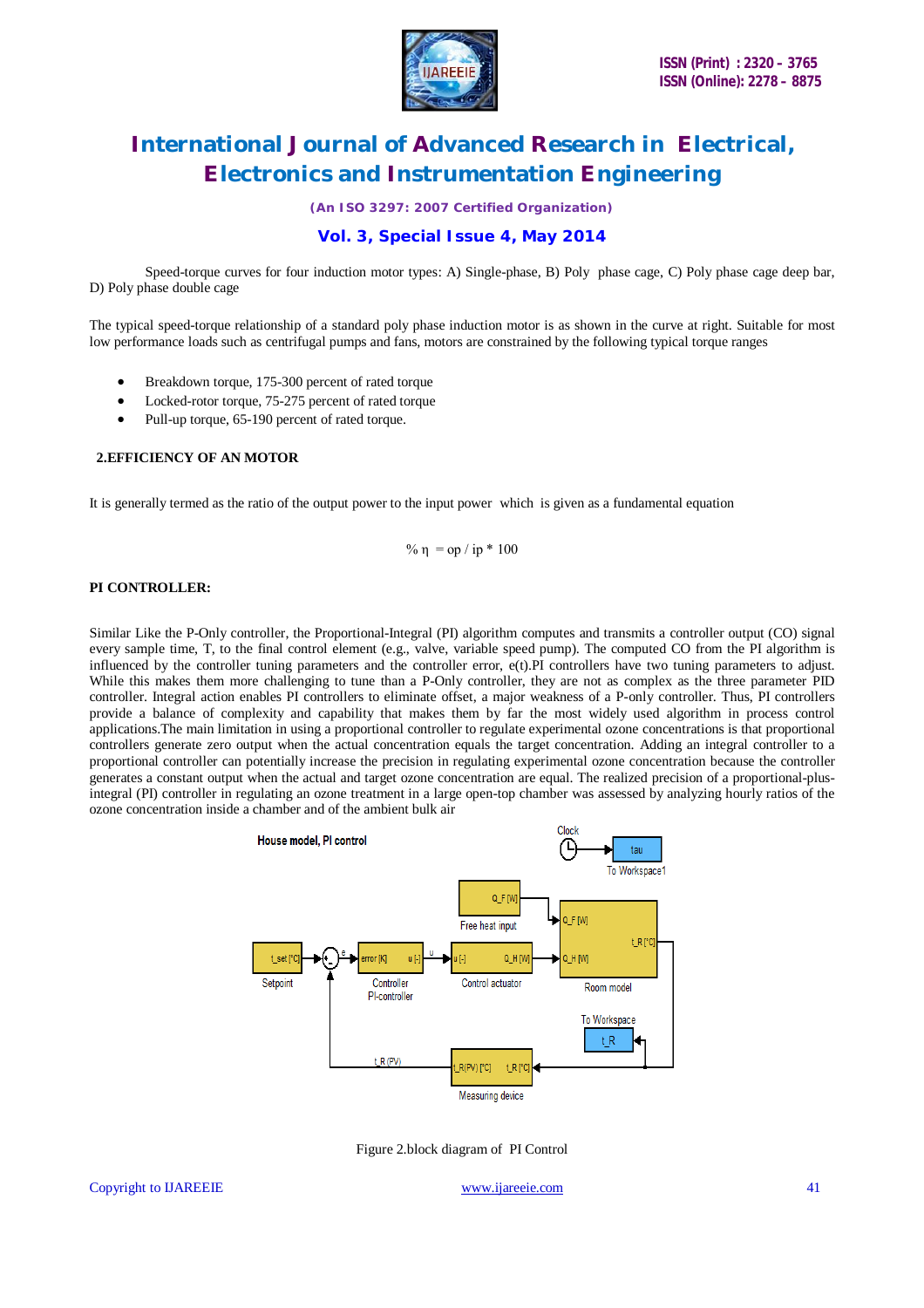

*(An ISO 3297: 2007 Certified Organization)*

### **Vol. 3, Special Issue 4, May 2014**

### **II. SYSTEM ANALYSIS**

#### **PI CONTROLLER :**

#### **Simulink model - of the PI-algorithm:**

The content in the controller block is now - according to (5) - which we will use in this course:



Figure 3. PI-controller

#### **Function of the Integral Term:**

While the proportional term considers the current size of e(t) only at the time of the controller calculation, the integral term considers the history of the error, or how long and how far the measured process variable has been from the set point over time.Integration is a continual summing. Integration of error over time means that we sum up the complete controller error history up to the present time, starting from when the controller was first switched to automatic.Controller error is  $e(t) = SP - PV$ . In the plot below the integral sum of error is computed as the shaded areas between the SP and PV traces.



Figure 4. Integral sum of error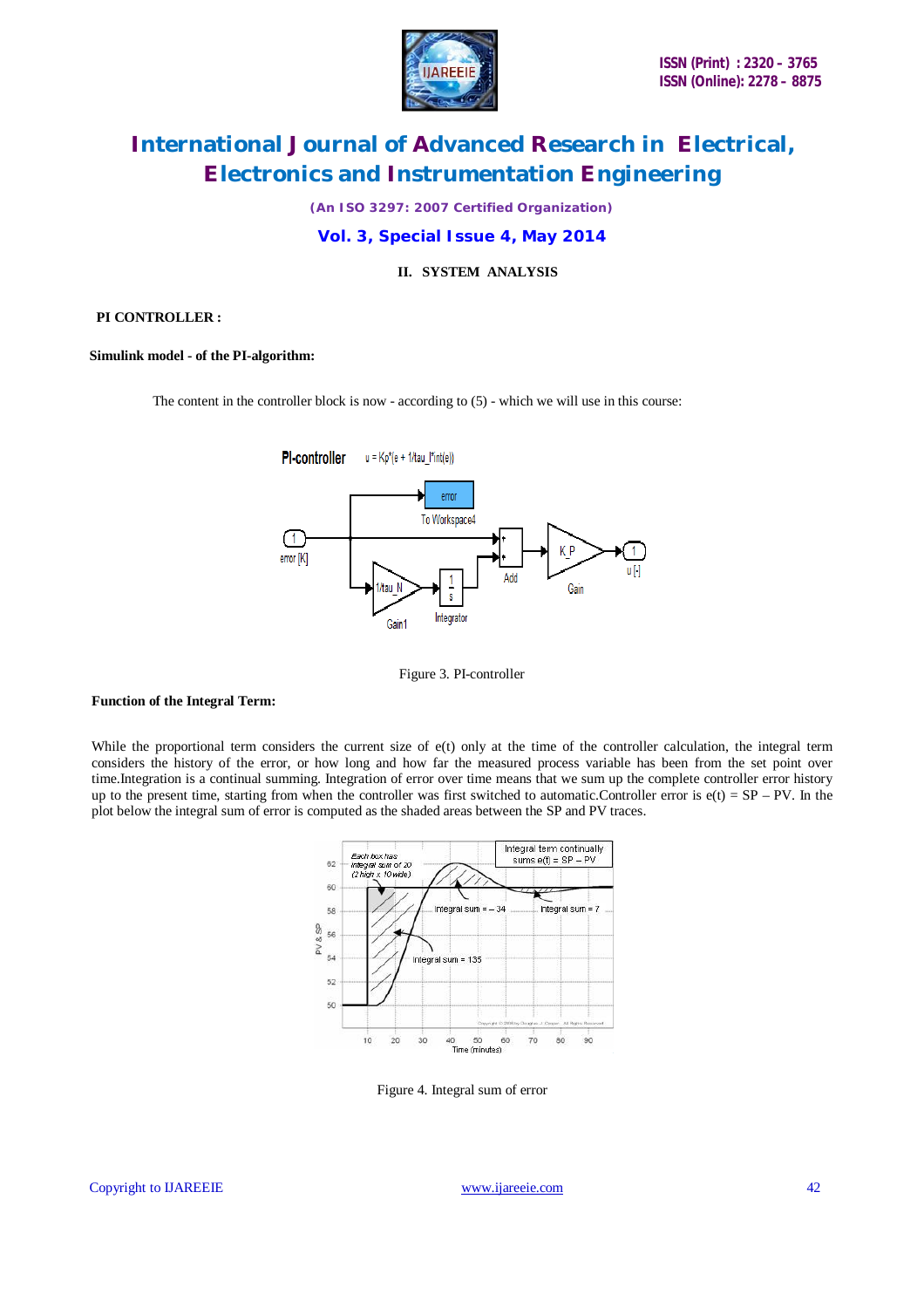

*(An ISO 3297: 2007 Certified Organization)*

# **Vol. 3, Special Issue 4, May 2014**

#### **Challenges of PI Control:**

There are challenges in employing the PI algorithm:

- The two tuning parameters interact with each other and their influence must be balanced by the designer.
- The integral term tends to increase the oscillatory or rolling behavior of the process response.
- Because the two tuning parameters interact with each other, it can be challenging to arrive at "best" tuning values.  **Field Oriented Control:**

 Vector control, also called field-oriented control (FOC), is a variable frequency drive (VFD) control method which controls three-phase AC electric motor output by means of two controllable VFD inverter output variables:

- Voltage magnitude
- Frequency.

High Level Schematic



Figure 6.high level schematic of FOC

### SIMULINK SCHEMATIC:



Figure 7.output of the torque and the flux of FOC block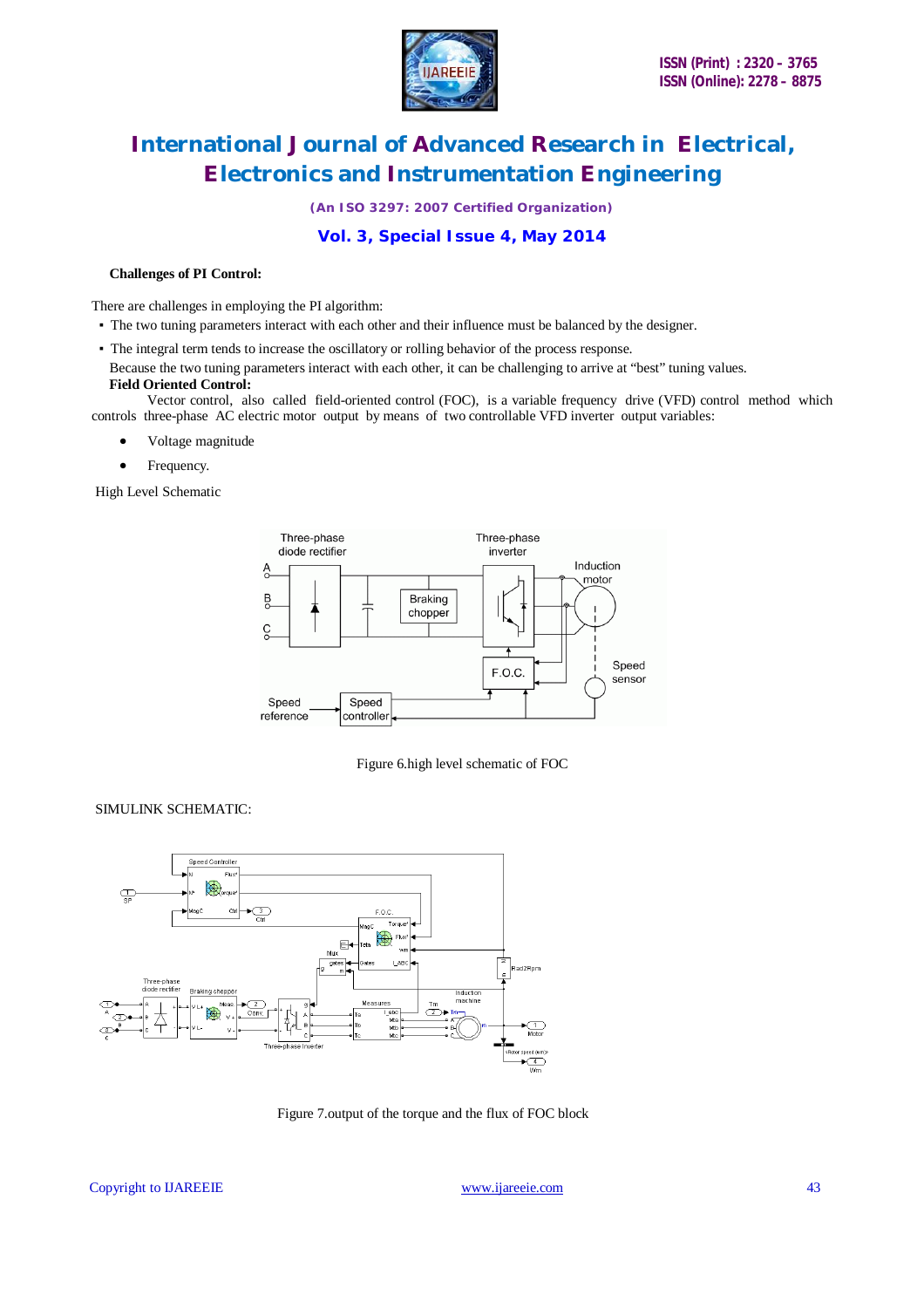

*(An ISO 3297: 2007 Certified Organization)*

### **Vol. 3, Special Issue 4, May 2014**

#### DIRECT TORQUE CONTROL METHOD :

AC drives were only used in small demanding applications, regardless the advantages of AC motors opposite to DC motors, since the high switching frequency inverters cost was rather competitive. With the developments in the power electronics areas, the vector controls methods, which use fast microprocessors and DSP 's , made possible the use of induction motors in typically DC motors dominated area's since the current components producing torque and flux are decoupled , achieving the system separately excited DC motor similar features . The overview of induction motor control methods are shown in fig



Figure 9.block diagram of direct torque control

#### DIRECT TORQUE CONTROL:

 Various techniques are used for controlling the torque of the induction motors. Among those method, the DTC technique, which is conventient and is very relatively easy to implement. DTC was considered as an alternative to field oriented control scheme to overcome those weakness. It operates based on the measured voltage and current. DTC , the torque and flux are directly controlled by using the selection of optimum voltage vectors. The switching logic control facilitate the generation of the stator voltagespace vector, with a suitable choice of the switching pattern of the inverter, on the basis of the knowledge of the sector in which the stator flux lies, and the amplitudes of the stator flux and the torque . the sector identification depends on the accurate of the stator flux position. Its main advantages are the absence of coordinate transformation, modulation specific block, and the absolute position determination. However, there are some problems during start up and at low speed values, like the difficultly in start up current control and high influence of the motor parameters, as well as variable switching frequency and the need of flux and speed estimators.The DTC technique may be implemented with or without speed sensors, depending on the method used to estimate the stator flux. With the inclusion of a speed estimate in the system, it is possible to obtain gains in hardware complexity reduction and bigger mechanical endurance, making possible the operation in a hostile environment and decreasing the maintenance needs.

#### PRINCIPLE OF DIRECT TORQUE CONTROL :

 The DTC scheme is very simple; in its basic configuration it consists of hysteresis controllers , torque and flux estimator and a switching table . The configuration is much simpler than the vector control system due to the absence of coordinate transformation between stationary frame and synchronous frame and PI regulators. It also does not need a pulse width modulator and a position encoder, which introduce delays and require mechanical tranducers respectively. DTC based drives are contolled in the manner of a closed loop system without using the current regulation loop. DTC scheme uses a stationary d-q reference frame having its d-axis aligned with the stator q-axis. Torque and flux are controlled by the stator voltage vector defined in this reference frame.The basic concept of DTC is to control directly both the stator flux linkage and electromagnetic torque of machine simultaneously by the selection of optimum inverter switching modes. The use of a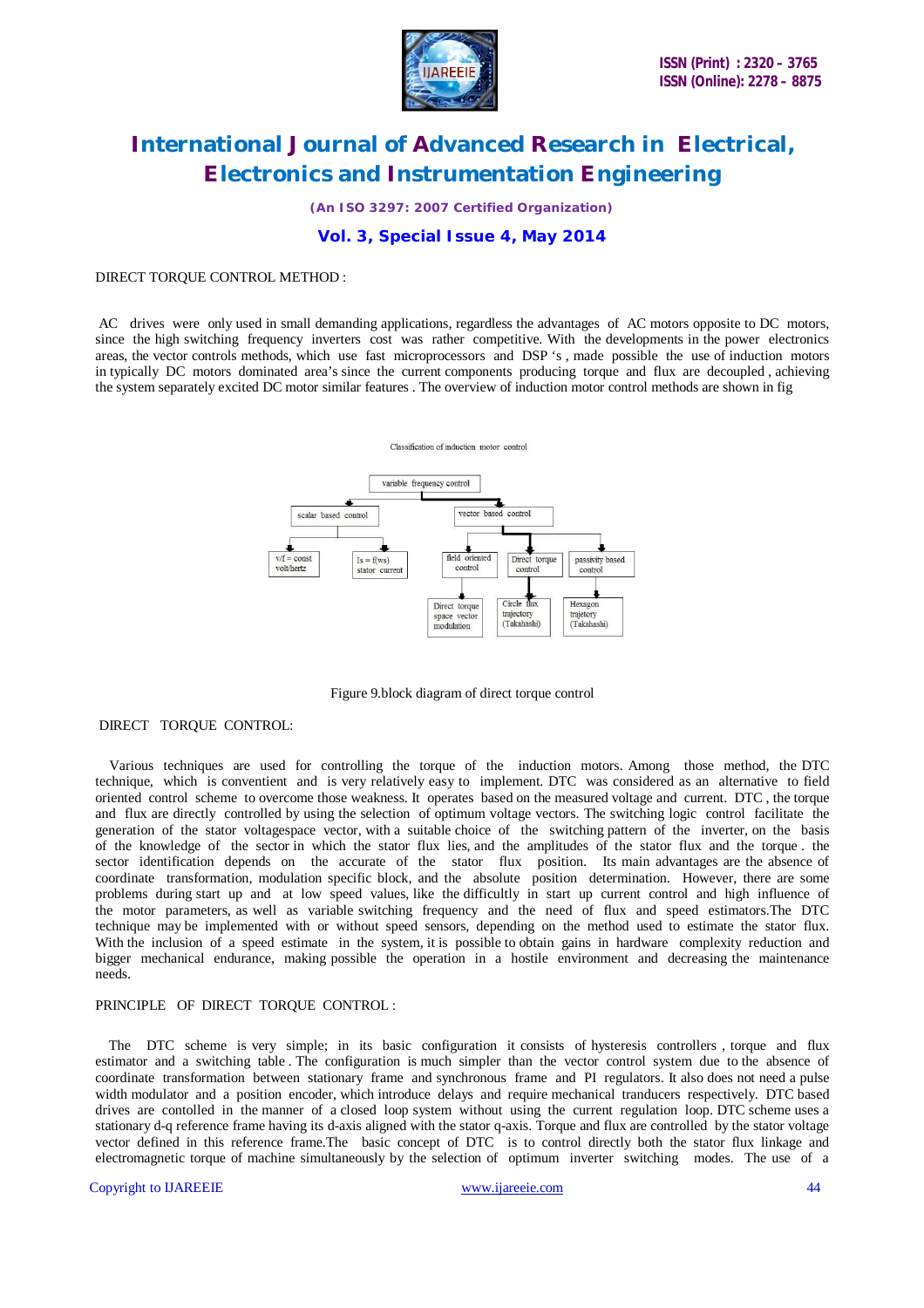

*(An ISO 3297: 2007 Certified Organization)*

### **Vol. 3, Special Issue 4, May 2014**

switching table for voltage vector selection provides fast torque response, low inverter switching frequency and low harmonic losses without the complex field orientation by restricting the flux and torque errors within respective flux and torque hysteresis bangs with the optimum selection being made.The diagram of DTC for an induction motor is shown in fig2.2 Te\* and fs\* are torque and flux reference values; Te and fs are the estimated torque and stator flux values; ω\* is the command speed value;  $\omega$  is the real speed value and  $\Theta$ is the stator flux angle.



Figure 10. Block diagram of the Basic DTC

 A PI controller is used to determine the reference torque , based on the difference between the reference and the instantaneous speed of the motor. The basic idea of the DTC concept is to choose the best vector voltage, which makes the flux rotate and produce the desired torque.

#### SPEED CONTROL:

 Speed control is necessary for torque and flux control of induction motors .It is also possible to implement a speed controller in closed loop using the DTC method .For that ,it becomes essential to know the rotor mechanical speed .To meet this requirement it has been developed a rotor speed estimations ,as referred earlier ,there are speed sensors ,and fuzzy logic based models and observers .However ,due to methods complexity and to the implementation available means ,closed loop estimator have been chosen.

#### ADVANTAGES OF DTC

 In the direct torque controlled induction motor drive, supplied by a voltage source inverter, it is possible to control directly the stator flux linkage and the electromagnetic torque by selection of optimum inverter switching ,modes.

In addition it has the following advantages:

- High dynamic performance
- Instantaneous electromagnetic torque
- Relatively simple
- No speed or position encoder is required.
- Transformations are less when compared to FOC.
- Not as parameter sensitive as FOC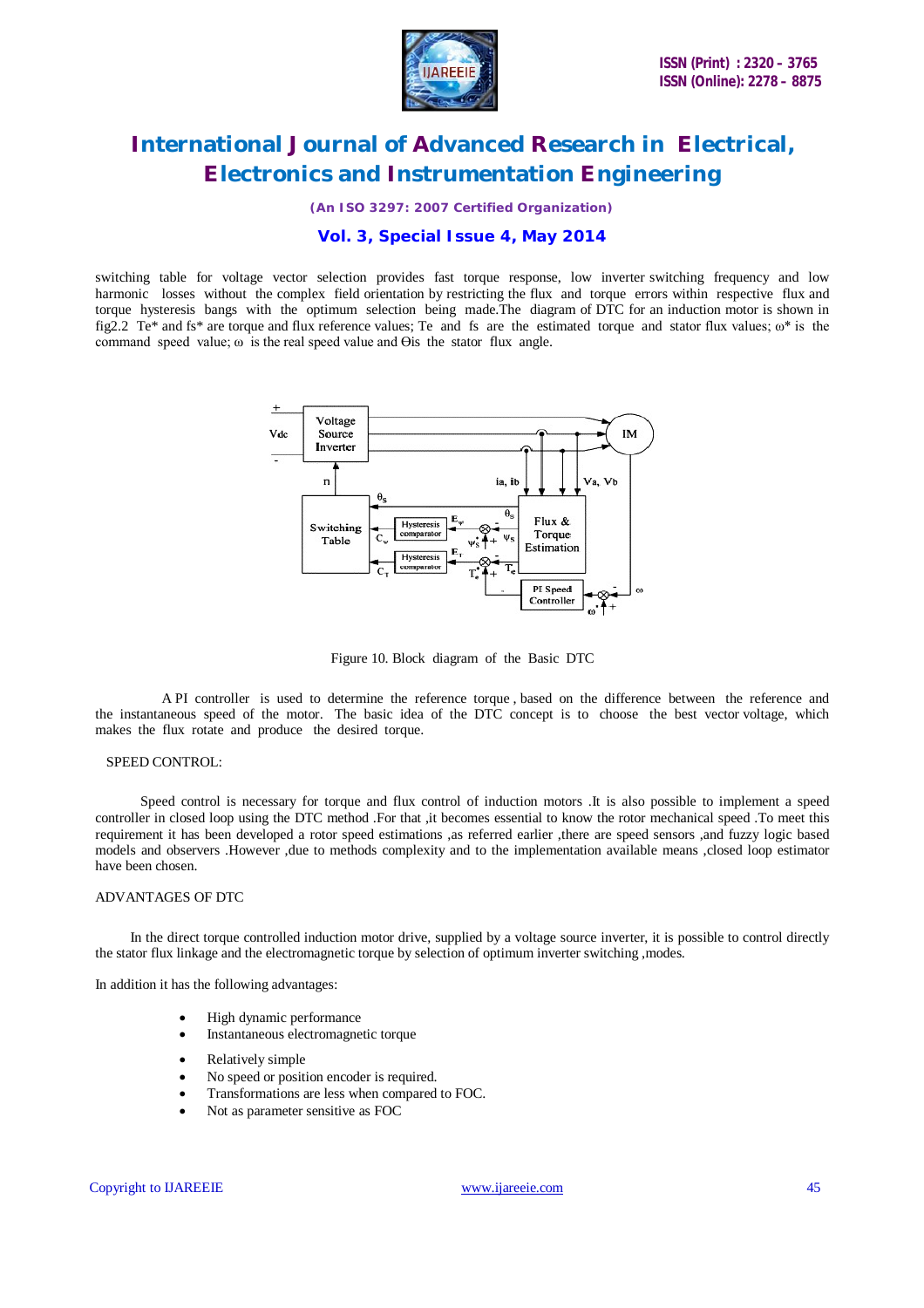

*(An ISO 3297: 2007 Certified Organization)*

# **Vol. 3, Special Issue 4, May 2014**

#### DISADVANTAGE OF DTC:

The selected voltage vector is applied for the entire switching period and thus allows the electromagnetic torque and stator flux to vary for the whole switching period .This cause

- High torque and flux ripples.
- No constant switching frequency.
- Slow torque response and high current distortion.
- High settling time and peak overshoot.
- Problem during Low speed operation.
- Deterioration of the drive.

Due to these disadvantages a new concept of fuzzy logic is introduced in order to maintain constant speed and reduce the flux and torque ripples in the system.

#### FUZZYLOGIC CONTROLLERS:

Fuzzy logic has rapidly become one of the most successful of today's technology for developing sophisticated control system. With it aid complex requirement so may be implemented in amazingly simple, easily minted and inexpensive controllers. The application range from consumer products such as cameras ,camcorder ,washing machines and microwave ovens to industrial process control ,medical instrumentation ,and decision support system .many decision-making and problem solving tasks are too complex to be understand quantitatively however ,people succeed by using knowledge that is imprecise rather than precise . fuzzy logic is all about the relative importance of precision .fuzzy logic has two different meanings .in a narrow senses ,fuzzy logic is a logical system which is an extension of multi valued logic .but in wider sense fuzzy logic is synonymous with the theory of fuzzy sets . Fuzzy set theory is originally introduced by Lotfi Zadeh in the 1960,s resembles approximate reasoning in it use of approximate information and uncertainty to generate decisions. Several studies show, both in simulations and experimental results, that Fuzzy Logic control yields superior results with respect to those obtained by conventional control algorithms thus, in industrial electronics the FLC control has become an attractive solution in controlling the electrical motor drives with large parameter variations like machine tools and robots.

#### Fuzzy logic controller (FLC)

Fuzzy logic expressed operational laws in linguistics terms instead of mathematical equations. Many systems are too complex to model accurately, even with complex mathematical equations; therefore traditional methods become infeasible in these systems. However fuzzy logics linguistic terms provide a feasible method for defining the operational characteristics of such system .Fuzzy logic controller can be considered as a special class of symbolic controller. The configuration of fuzzy logic controller block diagram is shown in



Figure 11.Block diagram for Mamdani type Fuzzy Logic Controller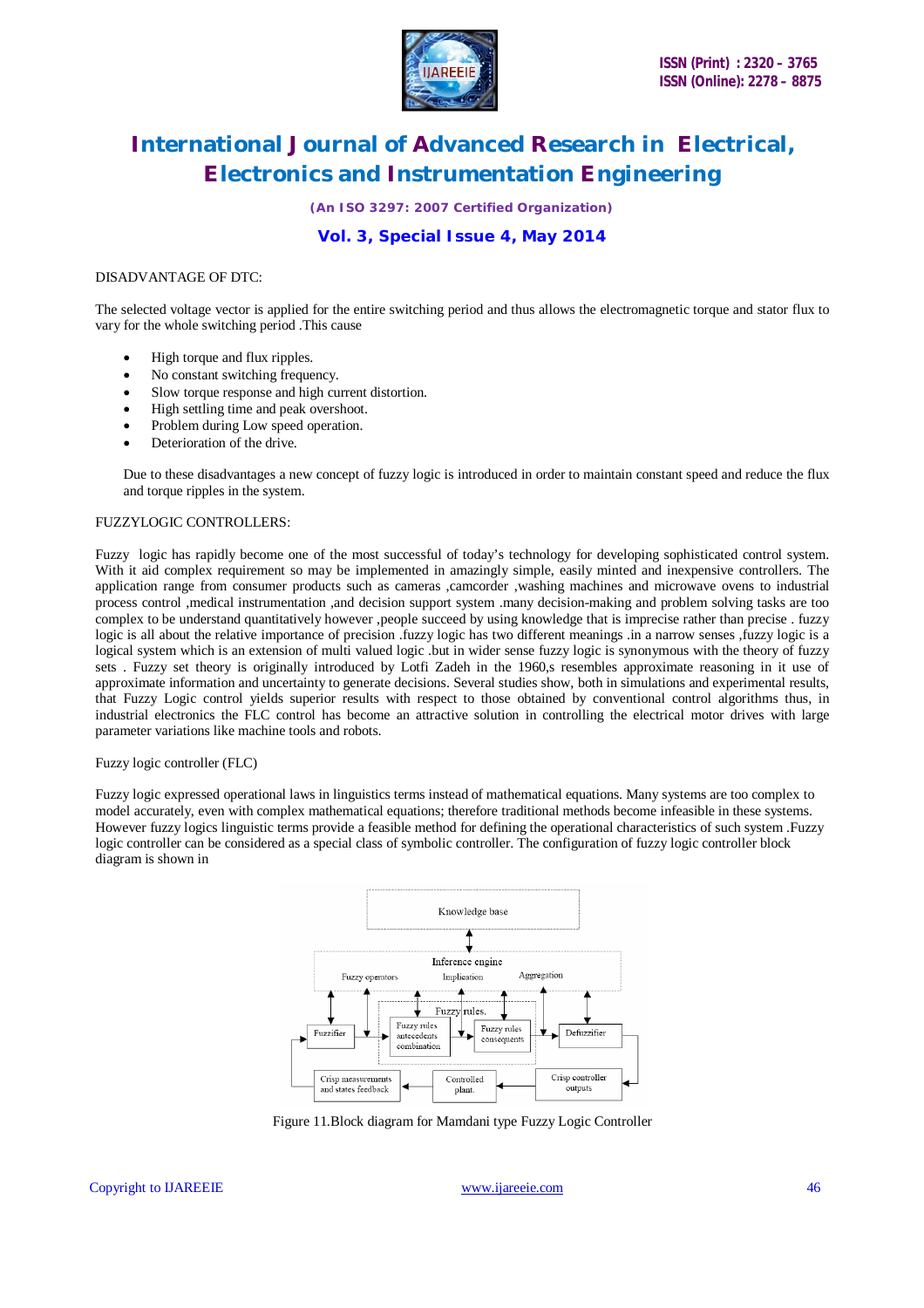

*(An ISO 3297: 2007 Certified Organization)*

# **Vol. 3, Special Issue 4, May 2014**

The fuzzy logic controller has three main components

- 1. Fuzzification.
- 2. Fuzzy inference.
- 3. Defuzzification.

#### **SIMULATION MODEL:**



### Figure 13. circuit diagram of DTC with Fuzzy logic

### **Simulation Results of DTFC:**

The simulation results for stator axis current is shown in the figure



Figure 16.simulation results for stator current The simulations results of voltage and current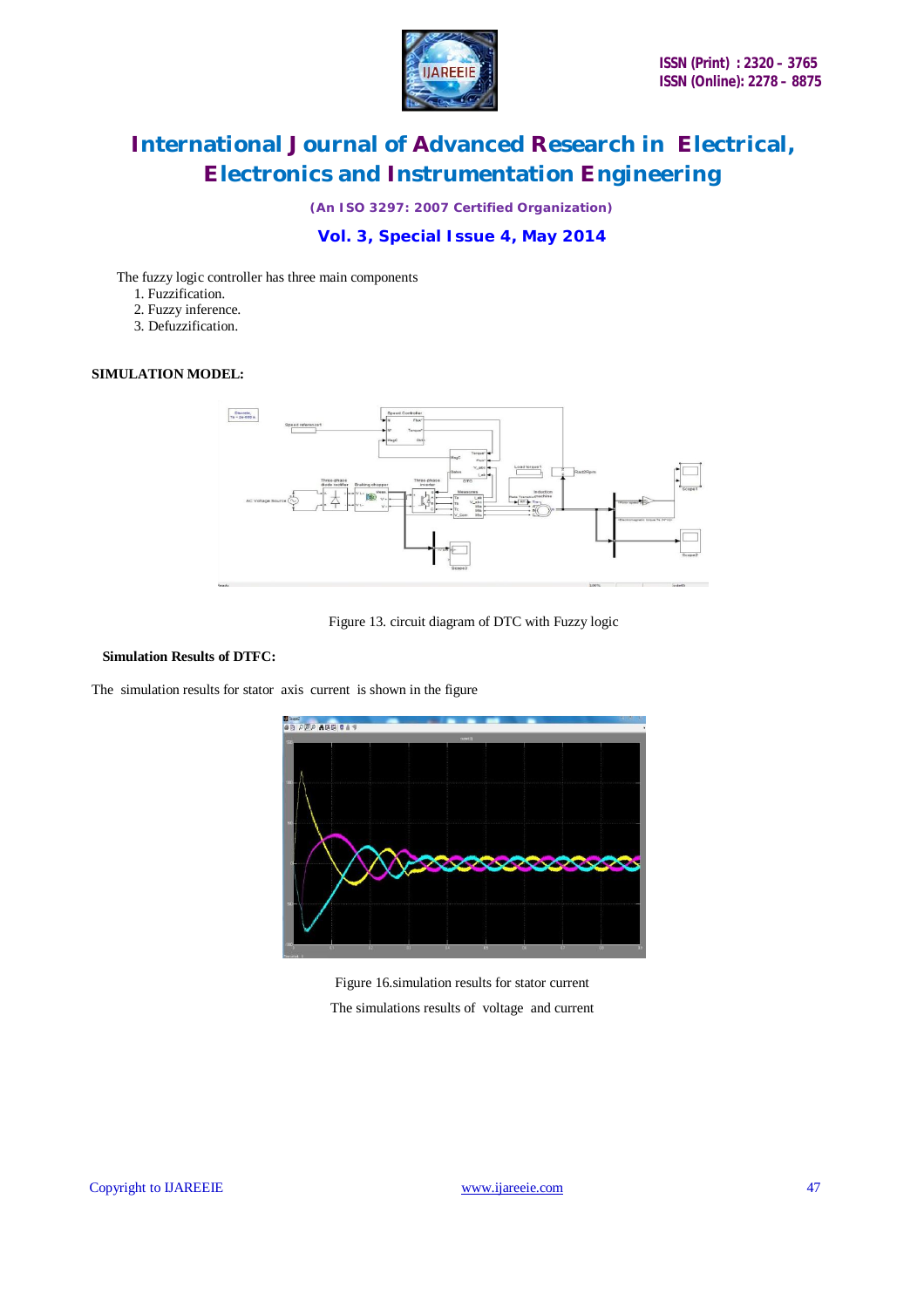

*(An ISO 3297: 2007 Certified Organization)*

**Vol. 3, Special Issue 4, May 2014**



Figure 17. simulation result for voltage and current

#### **CONCLUSION**

In this project FLDTC of induction motor has been proposed . An improved torque and flux response was achieved with the FLDTC than the conventional DTC. The performance was tested by simulation.

- The main improvements observed from the simulation are:
- Reduction of torque and current ripples in transient and study state response.
- No flux dropping caused by sector changes circular trajectory.
- Fast stator flux response in the transient state.

The hardware result shows that the speed regulation of the Three phase induction motor was achieved and examined.